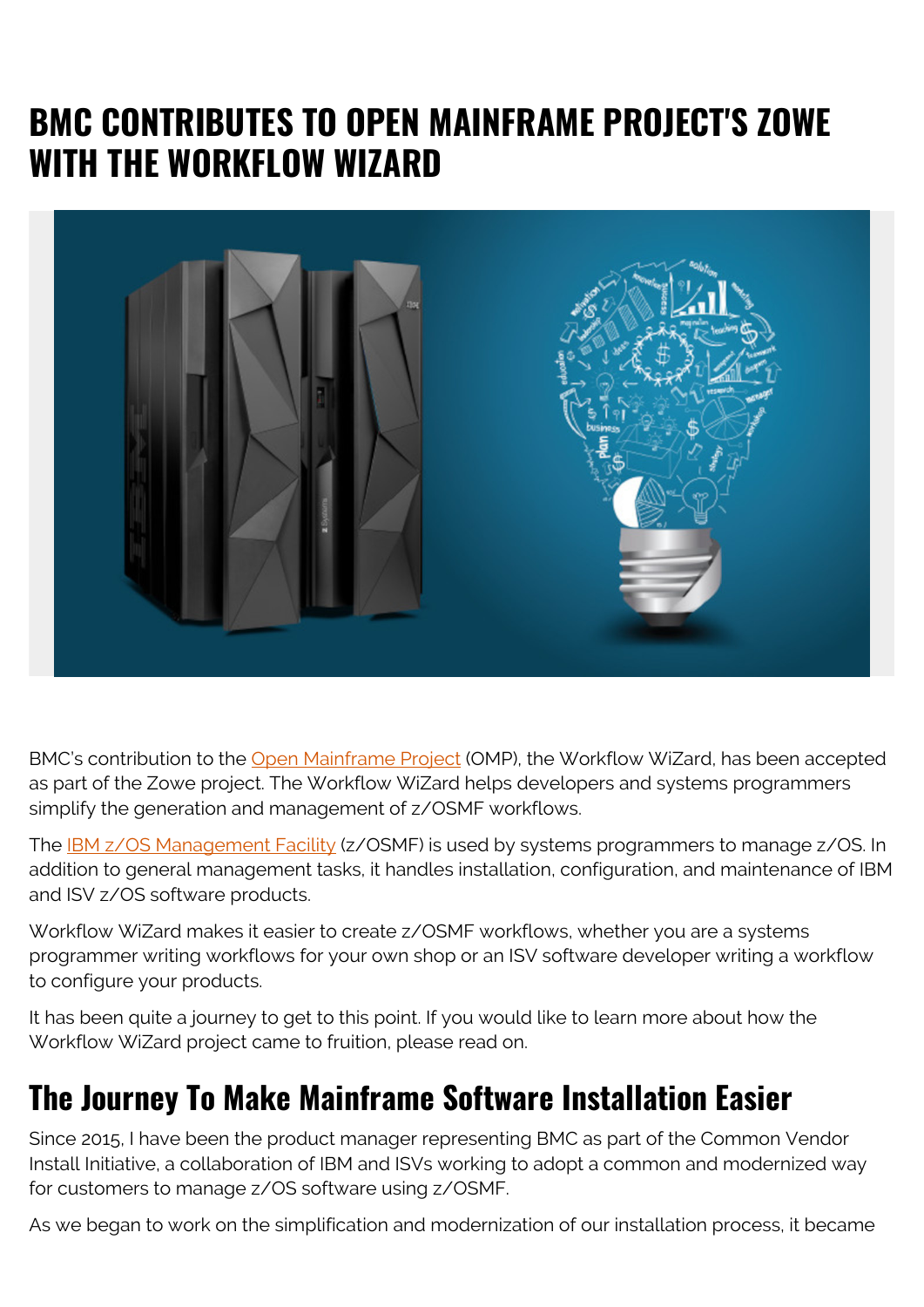apparent we would need to develop a lot of z/OSMF workflows, some of them lengthy and complex. We needed an easier way to develop and manage all of these workflows.

## **The Inception of the Workflow WiZard**

z/OSMF workflows are written in XML. Editing and managing them is challenging, with no easy way to maintain individual workflow steps and no ability to divide a workflow so multiple developers can work on it. We also found that testing of workflows was time-consuming, particularly when Velocity scripts were involved.

These challenges led us to develop a workflow builder that assembles a z/OSMF workflow from individual step templates and largely eliminates the need to code Velocity scripts. This enables multiple developers to work on a workflow and be responsible for their own steps. It also significantly simplifies testing and ongoing workflow management.

#### **Sample Template for Input to the Workflow WiZard**

```
NAME=ABCD
TITLE=Register AB to CD
DESCRIPTION=Register AB registry to CD
DEPEND=EULA, APF
GROUP=ABSETUP
TYPE=JCL
--INSTRUCTIONS--
This step will register the AB registry to CD.
This step may or may not be needed in the future.
--CONTENT--
//ABREG EXEC PGM=ABUTIL
#GEN STEPLIB ("ABLINK, EFLINK, GHLIB")
//ABUTLPR DD SYSOUT=*
//ABUTLER DD SYSOUT=*
//STDIN DD *
  <abutil version="1000">
   <register duplicate="warning">
    <ef efgroup="${EF GROUP}" replace="yes">
     <cdreq xcfgroup="${EF GROUP}#">
        <regdsn>#GET DSN("CD.REGISTRY")</regdsn>
     </cdreq>
    \langle/ef>
   </register>
  </abutil>
```
### **The Plan To Make the Workflow WiZard Open Source**

As we talked to other vendors and our customers, it became clear that they also needed an easier way to build and manage workflows. With the increased use of open source software on the mainframe, especially with Zowe, we decided to make the Workflow WiZard available under Zowe